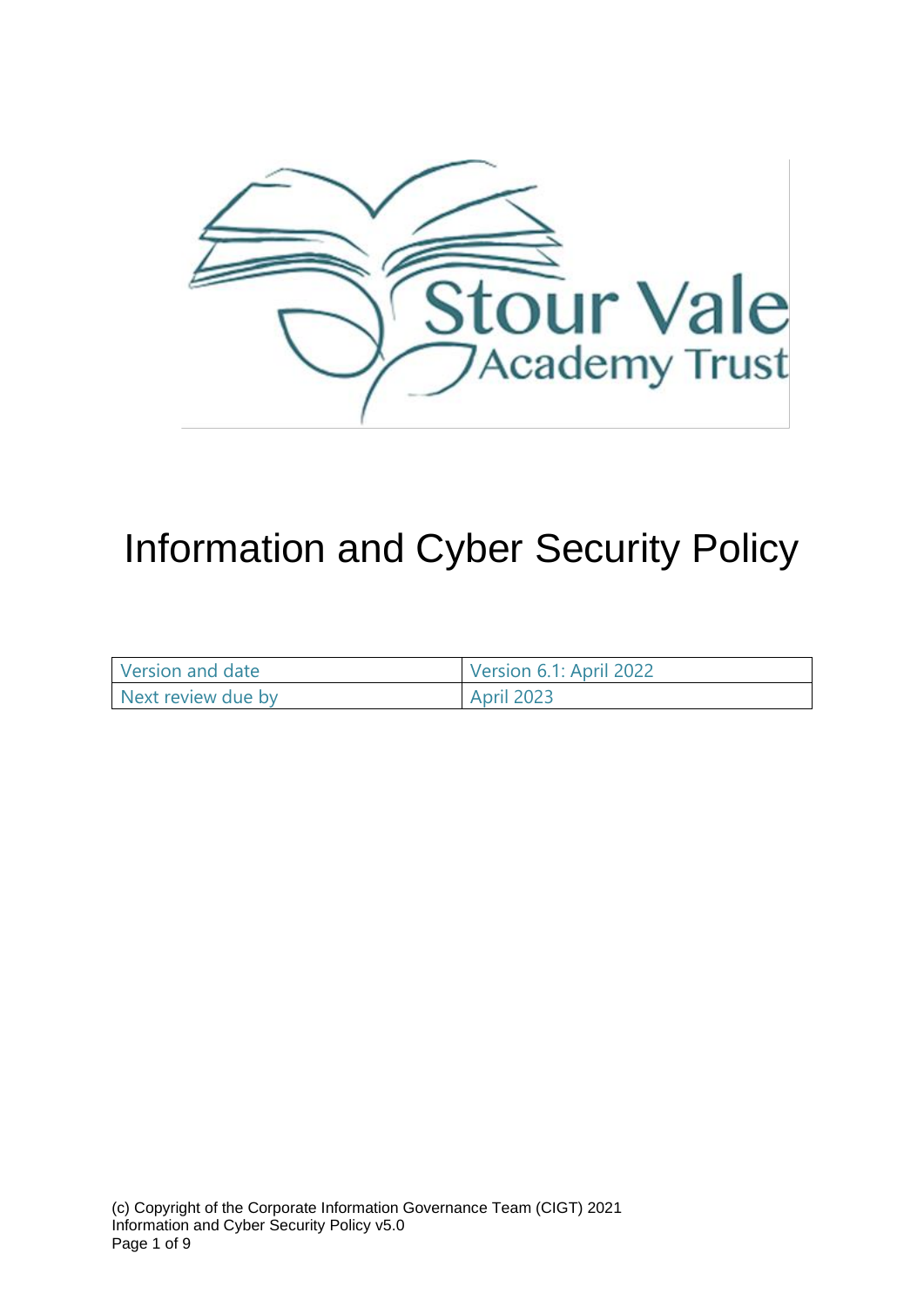## Contents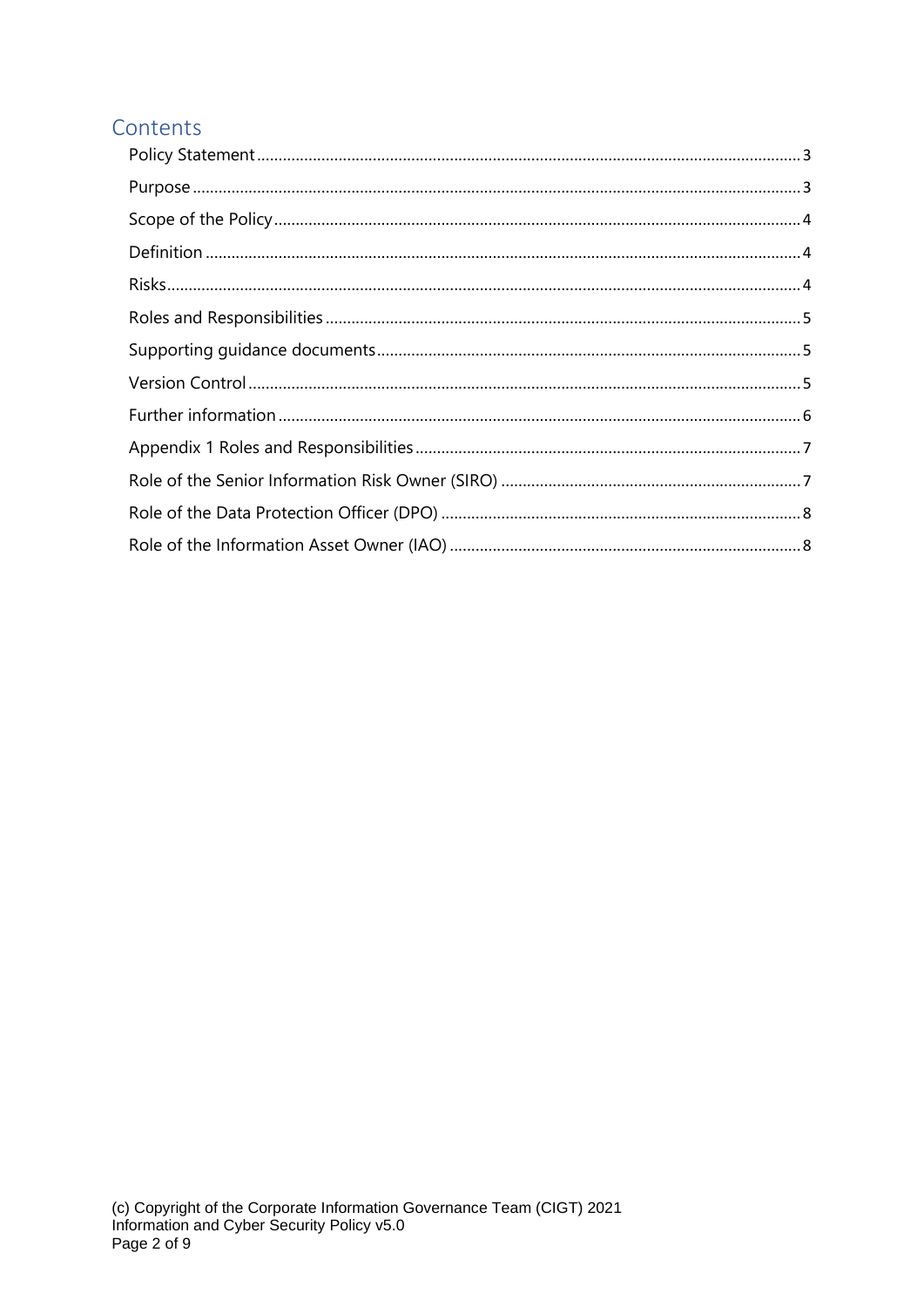## Information and Cyber Security Policy for Stour Vale Academy Trust

#### <span id="page-2-0"></span>Policy Statement

Stour Vale Academy Trust ('the Trust'), comprising the member schools and central team, will ensure the protection of all information assets within its custody.

High standards of confidentiality, quality and availability of information will be maintained at all times.

The Trust will demonstrate support for, and commitment to, information and cyber security through the issue and maintenance of an information and cyber security policy, including the supporting guidance documents which are listed below.

#### <span id="page-2-1"></span>Purpose

Information is a major asset that the Trust has a responsibility and requirement to protect. The secure running of the Trust is dependent on information being held safely and securely.

Information used by the Trust exists in many forms, and this policy includes the protection of information stored electronically, transmitted across networks and printed or written on paper. It also includes any information assets in Cyberspace (the cloud). UK Cyber Security Strategy 2011 defined Cyberspace as:

**'Cyberspace is an interactive domain made up of digital networks that is used to store, modify and communicate information. It includes the internet, but also the other information systems that support our businesses, infrastructure and services.'**

Protecting personal information is a legal requirement under Data Protection Law.

The Trust must ensure that it can provide appropriate assurances to its pupils, parents and staff about the way that it looks after information ensuring that their privacy is protected and their personal information is handled professionally.

Protecting information assets is not simply limited to covering the information (electronic data or paper records) that the Trust maintains. It also addresses who has access to that information, the processes they follow and the physical computer equipment used to access them.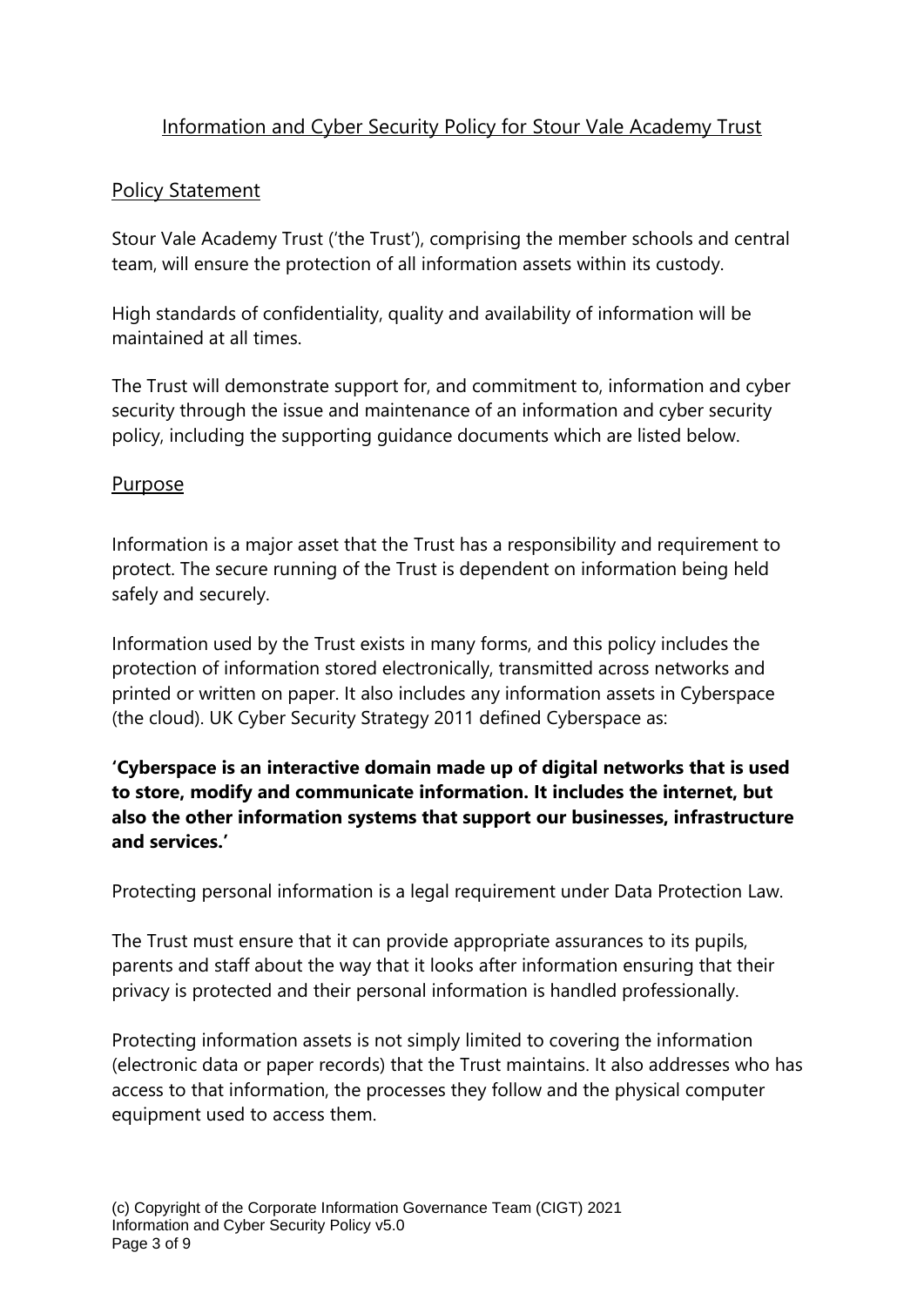This Information and Cyber Security Policy and associated guidance documents, as listed below, address all of these areas to ensure that high confidentiality, quality and availability standards of information are maintained.

The following policy details the basic requirements and responsibilities for the proper management of information assets.

## <span id="page-3-0"></span>Scope of the Policy

This Information and Cyber Security Policy and associated guidance documents, as listed below, apply to all systems, people and school processes that make up the Trust's information systems. This includes all members and directors, governors, staff and agents of the Trust who have access to Information Systems or information used for Trust purposes.

### <span id="page-3-1"></span>**Definition**

This policy should be applied whenever Trust information systems or information is used.

Information can take many forms and includes, but is not limited to, the following:

- Hard copy data printed or written on paper
- Data stored electronically (on site, on a network or in the cloud)
- Communications sent by post / courier or using electronic means
- Stored tape or video
- Speech

## <span id="page-3-2"></span>Risks

The Trust recognises that there are risks associated with users accessing and handling information in order to conduct official Trust business.

The Trust is committed to maintaining and improving information security and minimising its exposure to risks. It is the policy of the Trust to use all reasonable, practical and cost-effective measures to ensure that:

- **EXEDENT** information will be protected against unauthorised access and disclosure;
- the confidentiality of information will be assured;
- the integrity and quality of information will be maintained;
- authorised staff, when required, will have access to relevant Trust systems and information;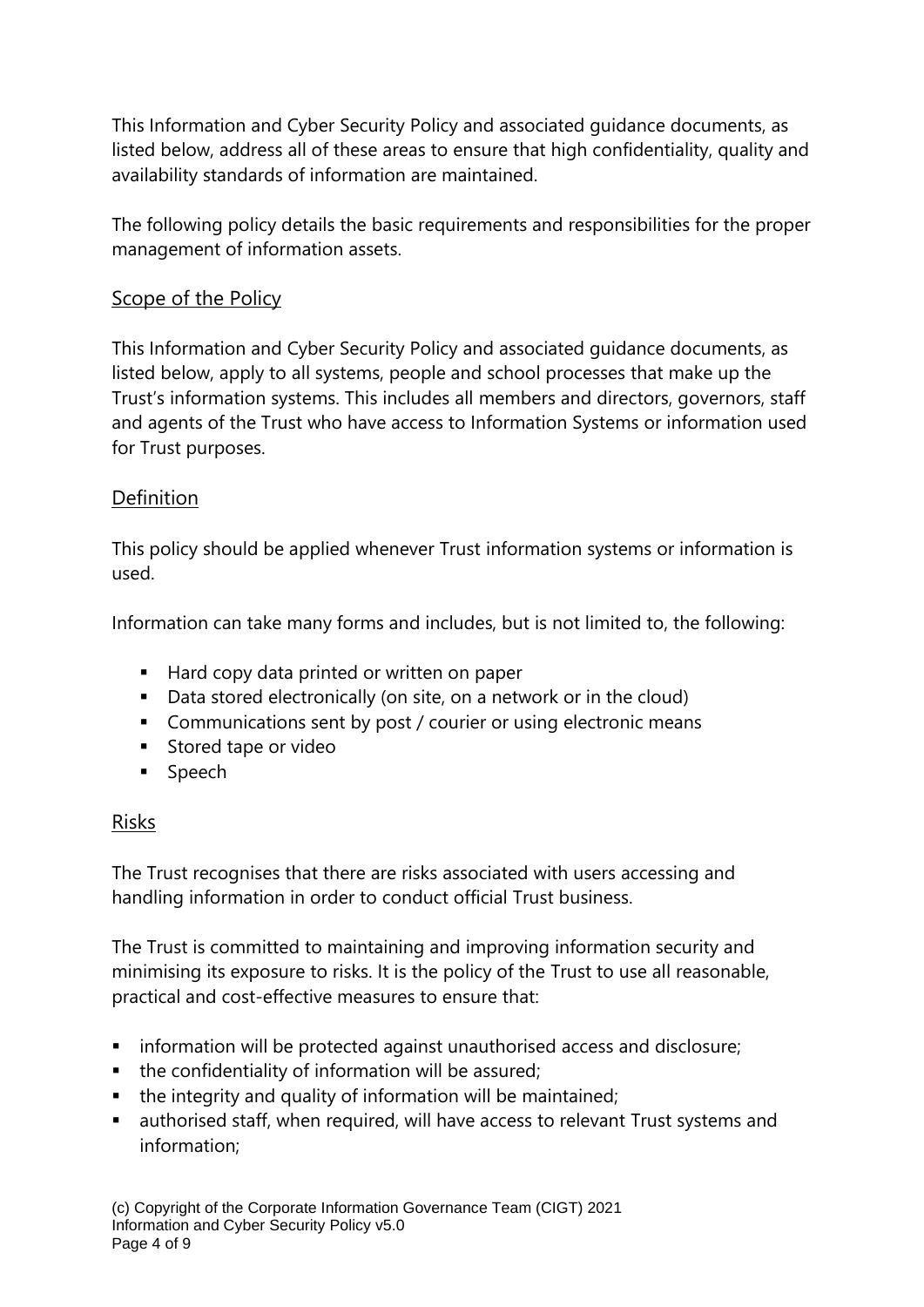- business continuity and disaster recovery plans for all critical activities will be produced, tested and maintained;
- access to information and information processing facilities by third parties will be strictly controlled with detailed responsibilities written into contract/documented agreements;
- all breaches of information and cyber security, actual and suspected, will be reported and investigated. Corrective action will be taken;
- **E** information security training will be available to all staff;
- annual review of Information and Cyber Security Policy and associated guidance documents, as listed below, will be carried out;
- this policy will be reviewed when significant changes affecting the Trust are introduced;
- an Information Security framework of policies and quidance will be developed and implemented consistent with this policy;
- the school's Information and Cyber Security arrangements will be subject to review by the Senior Information Risk Owner (SIRO) supported by the Trust's Data Protection Officer.

Non-compliance with this policy could have a significant effect on the efficient operation of the Trust and may result in financial loss and embarrassment.

## <span id="page-4-0"></span>Roles and Responsibilities

It is the responsibility of each member of staff to adhere to this policy, standards and procedures. It is the Trust's responsibility to ensure the security of their information, ICT assets and data. **All** members of the Trust community have a role to play in information and cyber security. Refer to Appendix 1 for information on the role of the Senior Information Risk Owner (SIRO), Data Protection Officer (DPO) and Information Asset Owners (IAO).

#### <span id="page-4-1"></span>Supporting quidance documents

The Trust should refer to guidance documents that are directly relevant to this policy. These include the Trust data protection policy, school information asset registers, security incident reporting guidance and CCTV policies. Reference may also be made to relevant guidance issued by external ICT providers used by the Trust.

#### <span id="page-4-2"></span>Version Control

This policy will be evaluated on an annual basis.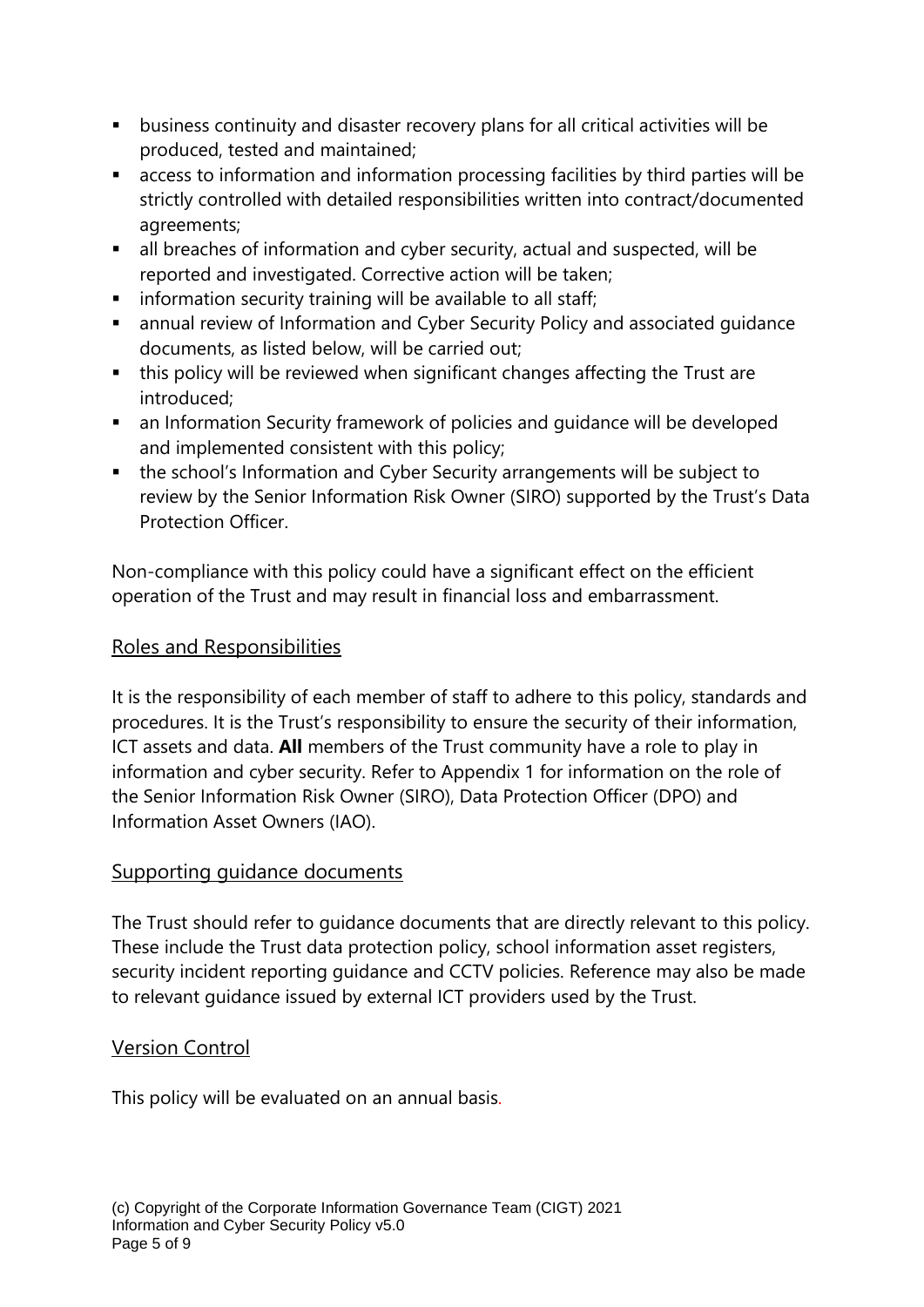#### <span id="page-5-0"></span>Further information

For further information, please contact:

YourIG Data Protection Officer Service Dudley MBC, 3-5 St James's Road, Dudley, DY1 1HZ

Email: [YourIGDPOService@dudley.gov.uk](mailto:YourIGDPOService@dudley.gov.uk) Tel: 01384 815607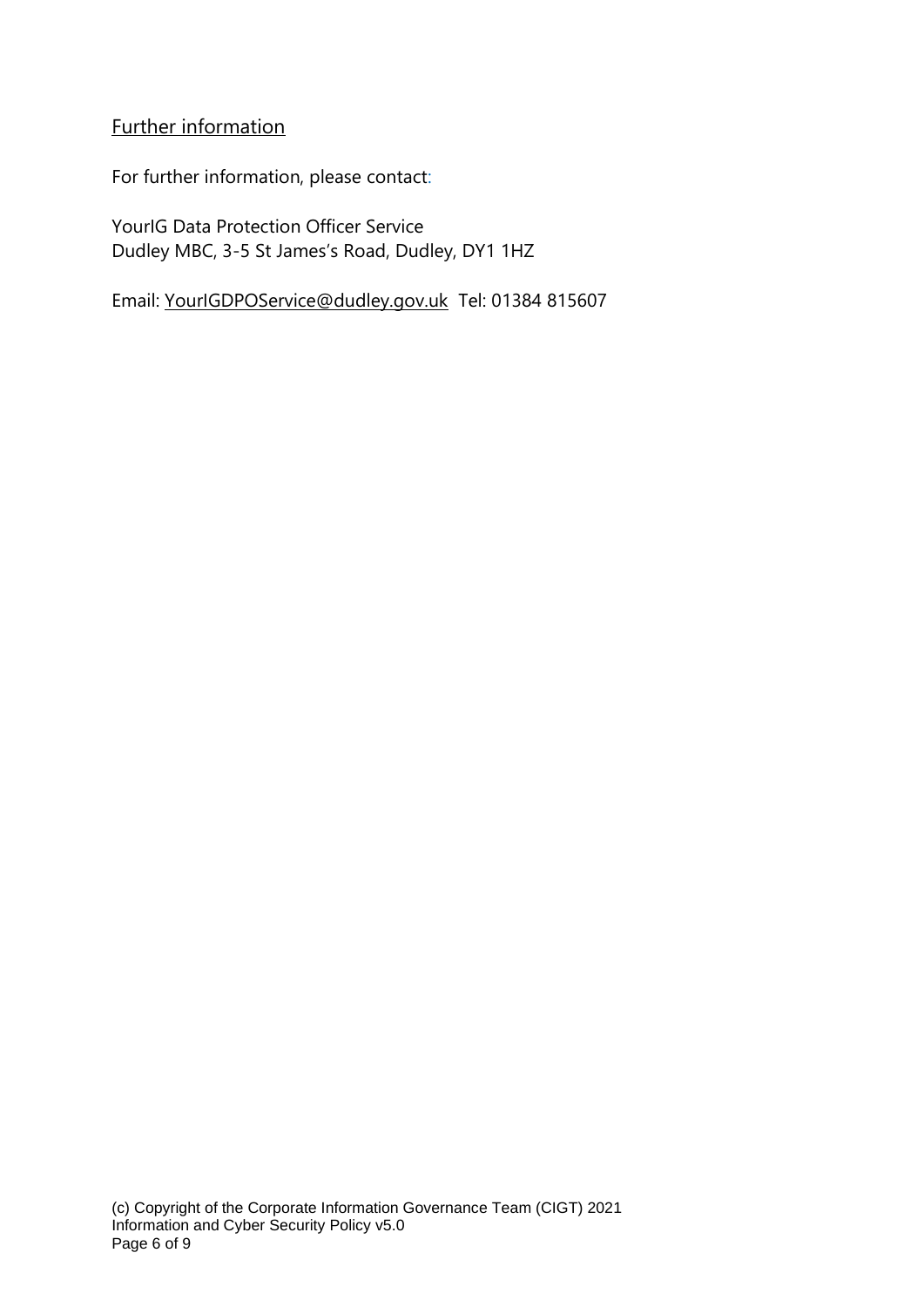## Appendix 1 Roles and Responsibilities

### <span id="page-6-1"></span><span id="page-6-0"></span>Role of the Senior Information Risk Owner (SIRO)

The SIRO is a senior member of staff within the Trust who is familiar with information risks and the Trust's response. Typically, the SIRO should be the Chief Executive Officer, Headteacher or a member of the Senior Leadership Team and have the following responsibilities:

- own and maintain the Information Security Policy
- establish standards, procedures and provide advice on their implementation
- act as an advocate for information risk management
- appoint the Information Asset Owners (IAOs)

Additionally, the SIRO will be responsible for ensuring that:

Staff receive appropriate training and guidance to promote the proper use of information and ICT systems. Staff will also be given adequate information on the policies, procedures and facilities to help safeguard the Trust's information. A record of the training provided to each individual member of staff will be maintained.

Staff are made aware of the value and importance of Trust information, particularly information of a confidential or sensitive nature, and their personal responsibilities for information security.

The associated guidance relating to information security and the use of particular facilities and techniques to protect systems and information, will be disseminated to staff.

The practical aspects of ICT protection are performed, such as maintaining the integrity of the data, producing the requisite back-up copies of data and protecting the physical access to systems and data.

There are appropriate controls over access to ICT equipment and systems and their use, including defining and recording the requisite level of protection.

They are the official point of contact for ICT or information security issues and as such have responsibility for notifying the Executive Team, Senior Leadership Team, Data Protection Officer, Chair of Directors and Chair of Governors of any suspected or actual breach occurring within the Trust.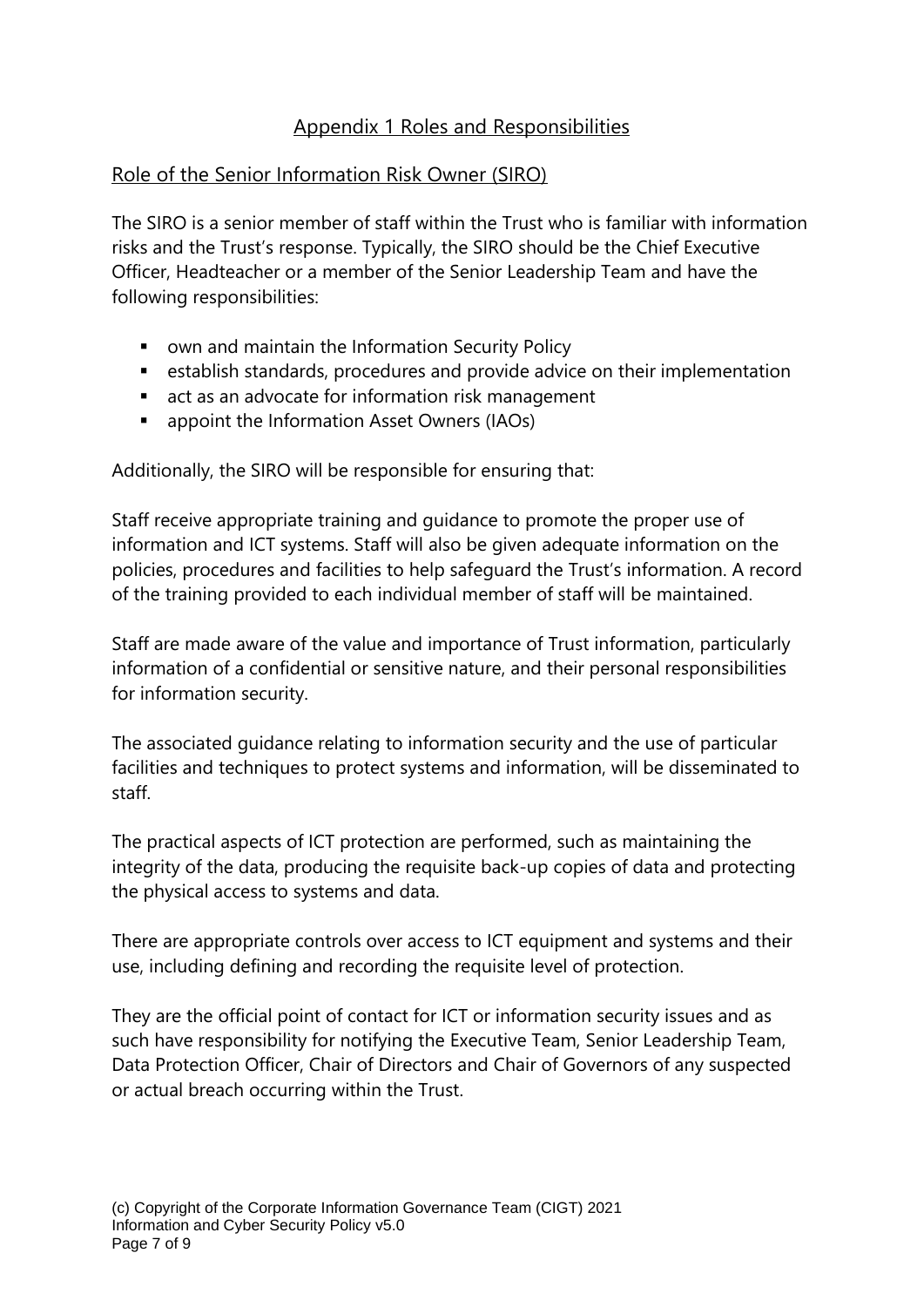The Trust's Senior Information Risk Officers (SIRO) are:

*Newtown Primary School: Mrs S Chesney-Ly, Headteacher Northfield Road Primary School: Mrs N Bennett, Headteacher Oldbury Academy: Mr P Shackleton, Headteacher Olive Hill Primary School: Miss H Grasby, Headteacher Redhill School: Mr J Clayton, Headteacher Ridgewood High School: Mrs R Cope, Headteacher The Earls High School: Mr J Fox, Headteacher Central and Executive Team: Mrs R Salter, Chief Executive Officer*

### <span id="page-7-0"></span>Role of the Data Protection Officer (DPO)

Article 37 of the UK General Data Protection Regulation (UK GDPR) mandates that schools and academies have a Data Protection Officer (DPO) in place.

The role of the DPO within the Trust is to:

- advise the Trust, their data processors and their employees of their responsibilities;
- monitor the Trust's compliance with UK GDPR and other data protection legislation and internal policies;
- advise on data protection impact assessments;
- monitor performance;
- identify safeguards to apply to mitigate any risks identified;
- maintain a record of processing activities;
- maintain records and evidence of the Trust's compliance with the UK GDPR;
- conduct audits to ensure compliance and address potential issues (including an annual benchmark audit).

The DPO will also be the contact point for the Information Commissioner's Office  $(ICO).$ 

The Trust's Data Protection Officer is:

YourIG Data Protection Officer, Dudley MBC, 3-5 St James's Road, Dudley, DY1 1HZ Email: [information.governance@dudley.gov.uk](mailto:information.governance@dudley.gov.uk) Tel: 01384 815607

#### <span id="page-7-1"></span>Role of the Information Asset Owner (IAO)

Once the Trust has identified its information assets, including personal information and data relating to pupils and staff, for example, assessment records, medical